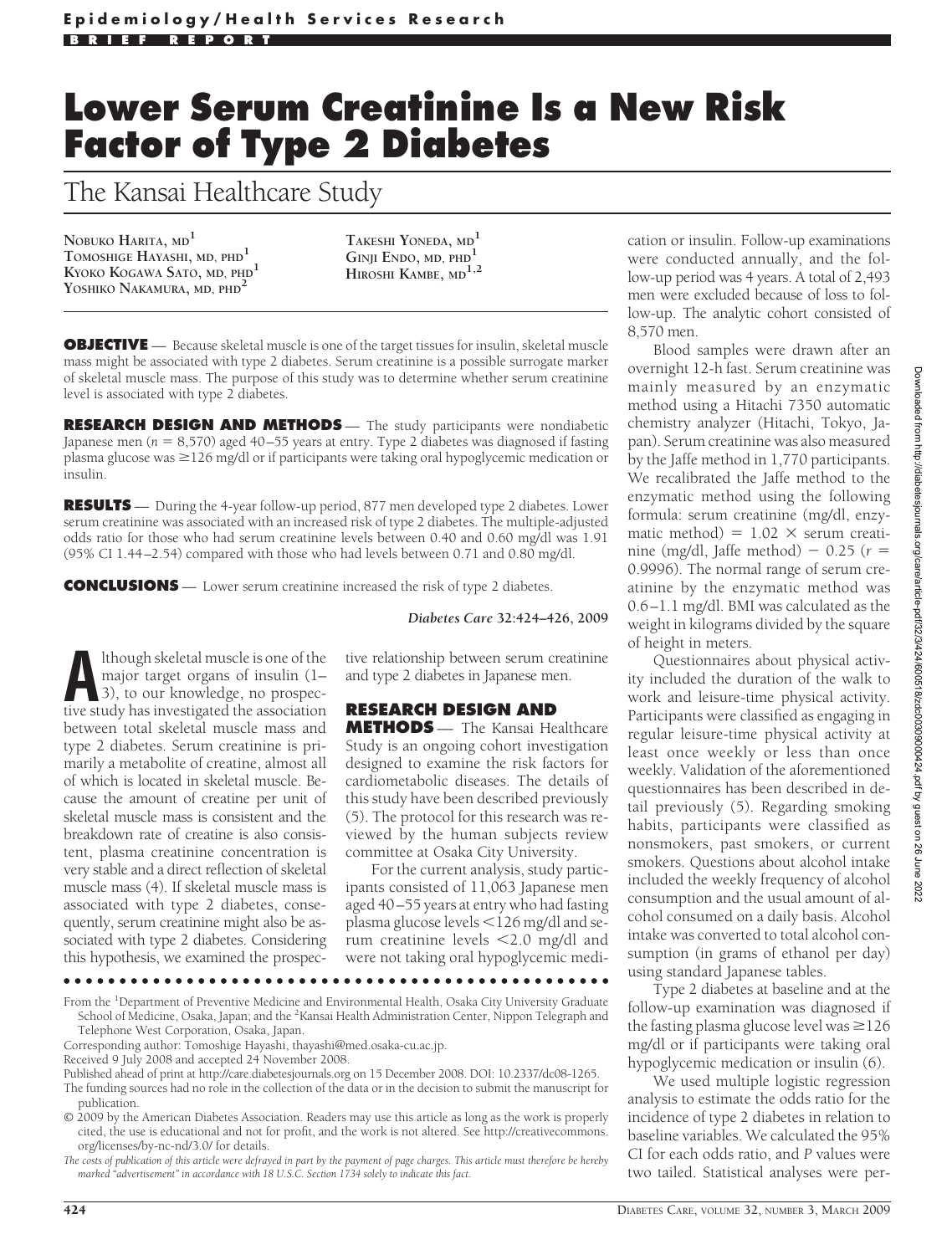**Table 1—***Baseline characteristics according to serum creatinine levels and multivariate logistic regression models of the incidence of type 2 diabetes*

|                                    |                 | Serum creatinine (mg/dl) |                     |                 |                     |                     |
|------------------------------------|-----------------|--------------------------|---------------------|-----------------|---------------------|---------------------|
|                                    | Total           | $0.40 - 0.60$            | $0.61 - 0.70$       | $0.71 - 0.80$   | $0.81 - 0.90$       | $0.91 - 1.60$       |
| п                                  | 8,570           | 699                      | 2,101               | 3,046           | 1,837               | 887                 |
| Age (years)                        | $47.8 \pm 4.2$  | $48.1 \pm 4.0$           | $47.7 \pm 4.2$      | $47.7 \pm 4.2$  | $47.7 \pm 4.1$      | $48.0 \pm 4.1$      |
| Height (cm)                        | $168.9 \pm 5.6$ | $167.6 \pm 5.7$          | $168.6 \pm 5.7$     | $169.1 \pm 5.5$ | $169.2 \pm 5.4$     | $169.4 \pm 5.6$     |
| Weight (kg)                        | $66.8 \pm 9.4$  | $63.9 \pm 9.2$           | $65.3 \pm 9.7$      | $67.0 \pm 9.0$  | $68.1 \pm 9.1$      | $69.6 \pm 9.3$      |
| BMI $(kg/m2)$                      | $23.4 \pm 2.9$  | $22.7 \pm 2.9$           | $23.0 \pm 3.0$      | $23.4 \pm 2.8$  | $23.8 \pm 2.7$      | $24.2 \pm 2.9$      |
| Fasting plasma glucose (mg/dl)     | $97.6 \pm 9.5$  | $97.7 \pm 9.8$           | $97.3 \pm 9.4$      | $97.6 \pm 9.5$  | $97.8 \pm 9.2$      | $98.1 \pm 9.5$      |
| Daily alcohol consumption          |                 |                          |                     |                 |                     |                     |
| (g ethanol)                        | $25.2 \pm 21.9$ | $29.0 \pm 24.2$          | $27.4 \pm 22.6$     | $25.2 \pm 21.7$ | $23.7 \pm 21.3$     | $20.2 \pm 19.5$     |
| Drinking habit categories          |                 |                          |                     |                 |                     |                     |
| Nondrinkers                        | 15.5            | 14.7                     | 13.3                | 15.6            | 16.8                | 18.6                |
| Light drinkers                     | 19.3            | 15.6                     | 18.0                | 18.9            | 20.4                | 24.5                |
| Moderate drinkers                  | 35.0            | 33.9                     | 35.6                | 34.4            | 35.3                | 36.1                |
| Heavy drinkers                     | 30.1            | 35.8                     | 33.1                | 31.1            | 27.5                | 20.9                |
| Smoking habit                      |                 |                          |                     |                 |                     |                     |
| Nonsmokers                         | 21.5            | 12.7                     | 18.2                | 21.3            | 24.9                | 29.5                |
| Past smokers                       | 22.4            | 14.3                     | 17.8                | 22.7            | 27.1                | 29.2                |
| Current smokers                    | 56.1            | 73.0                     | 64.0                | 56.0            | 48.0                | 41.3                |
| Walk to work                       |                 |                          |                     |                 |                     |                     |
| $0-10$ min                         | 19.8            | 18.0                     | 18.2                | 18.9            | 22.0                | 23.3                |
| $11-20$ min                        | 52.4            | 52.1                     | 52.2                | 54.6            | 49.0                | 52.2                |
| $\geq$ 21 min                      | 27.9            | 29.9                     | 29.6                | 26.5            | 29.0                | 24.5                |
| Regular leisure-time physical      |                 |                          |                     |                 |                     |                     |
| activity                           | 18.1            | 10.0                     | 15.8                | 17.9            | 21.7                | 23.1                |
| Family history of diabetes         | 12.9            | 12.7                     | 12.6                | 12.9            | 13.6                | 12.1                |
| Incidence of type 2 diabetes       | 877 (10.2)      | 103(14.7)                | 223 (10.6)          | 283 (9.3)       | 176 (9.6)           | 92 (10.4)           |
| Total model                        |                 |                          |                     |                 |                     |                     |
| Crude odds ratio (95% CI)          |                 | $1.69(1.32 - 2.15)$      | $1.16(0.96 - 1.40)$ | 1.00            | $1.04(0.85 - 1.26)$ | $1.13(0.88 - 1.45)$ |
| Multiple-adjusted odds ratio       |                 |                          |                     |                 |                     |                     |
| $(95\% \text{ CI})^*$              |                 | $1.91(1.44 - 2.54)$      | $1.32(1.07-1.63)$   | 1.00            | $1.04(0.83 - 1.30)$ | $1.01(0.76 - 1.35)$ |
| Stratified analysis according to   |                 |                          |                     |                 |                     |                     |
| median BMI                         |                 |                          |                     |                 |                     |                     |
| BMI $\leq$ 23.31 kg/m <sup>2</sup> | 4,286           |                          |                     |                 |                     |                     |
| Crude odds ratio (95% CI)          |                 | $1.90(1.31 - 2.76)$      | $1.27(0.94 - 1.71)$ | 1.00            | $1.11(0.79 - 1.57)$ | $0.99(0.61 - 1.62)$ |
| Multiple-adjusted odds             |                 |                          |                     |                 |                     |                     |
| ratio (95% CI)*                    |                 | $1.96(1.28 - 2.98)$      | $1.37(0.98 - 1.91)$ | 1.00            | $1.13(0.78 - 1.65)$ | $0.91(0.53 - 1.56)$ |
| $BMI > 23.31$ kg/m <sup>2</sup>    | 4,284           |                          |                     |                 |                     |                     |
| Crude odds ratio (95% CI)          |                 | $1.78(1.28 - 2.46)$      | $1.20(0.94 - 1.52)$ | 1.00            | $0.95(0.75 - 1.22)$ | $1.06(0.79 - 1.42)$ |
| Multiple-adjusted odds             |                 |                          |                     |                 |                     |                     |
| ratio (95% CI)*                    |                 | $1.85(1.26 - 2.73)$      | $1.29(0.98 - 1.71)$ | 1.00            | $0.99(0.75 - 1.32)$ | $1.05(0.75 - 1.48)$ |

Data are means  $\pm$  SD, %, or *n* (%) unless otherwise indicated. In multiple logistic regression analysis, age, daily alcohol consumption, fasting plasma glucose, and serum creatinine showed a nonlinear association with the incidence of type 2 diabetes in all models. Therefore, we fit the models by using these variables categorized for easy understanding. \*The multiple logistic regression model was adjusted for age (40–44, 45–49, or 50–55 years), BMI, fasting plasma glucose (-100, 100–109, or 110–125 mg/dl), daily alcohol consumption (nondrinkers, light drinkers [0.1–16.3 g ethanol/day], moderate drinkers [16.4–42.6 g ethanol/day], or heavy drinkers [42.7–115.0 g ethanol/day]), smoking habit (nonsmokers, past smokers, or current smokers), the duration of the walk to work (0–10, 11–20, or ≥21 min), regular leisure-time physical activity, and family history of diabetes.

formed using SPSS version 16.0 (SPSS, Chicago, IL).

**RESULTS** — During the 4-year follow-up period, 877 men developed type 2 diabetes. The characteristics of the study population are summarized in Table 1. The lowest category of serum creatinine levels (0.40–0.60 mg/dl) was associated with an increased risk of type

2 diabetes in multiple-adjusted models (Table 1). To assess whether body build modified the association between the low serum creatinine and the risk of type 2 diabetes, we stratified participants according to the median BMI (Table 1). In both groups, the lowest category of serum creatinine levels was associated with an increased risk of type 2 diabetes. No significant first-order interaction between serum creatinine and the other variables was observed.

**CONCLUSIONS** — Asians and Asian Americans have been reported to have a lower prevalence of obesity than Caucasians but a higher percentage of body fat at the same BMI (7,8). These reports suggest that Asians and Asian Americans might have a lower percentage of total